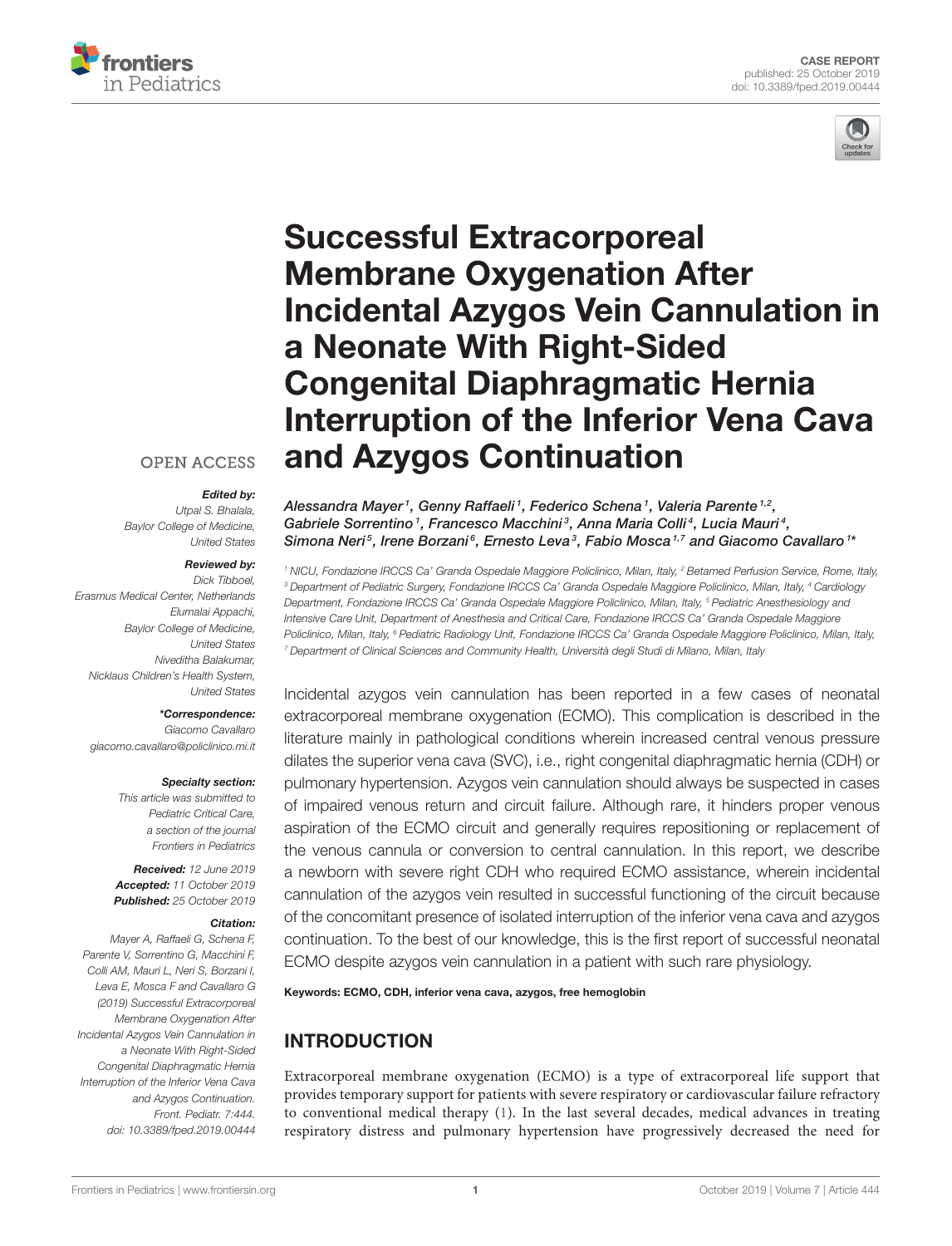neonatal ECMO in respiratory failure [\(2\)](#page-4-1). Currently, congenital diaphragmatic hernia (CDH) accounts for about one-third of all annual respiratory runs, especially when right-sided [\(3,](#page-4-2) [4\)](#page-4-3).

Incidental azygos vein cannulation is a rare but potentially life-threatening complication described in a few reports of neonatal ECMO, mostly involving right-sided CDHs. To date, repositioning of the cannula is crucial to avoid circuit failure. This happens because the azygos-hemiazygos venous system usually provides collateral circulation between the superior vena cava (SVC) and inferior vena cava (IVC), collecting deoxygenated blood from the posterior chest and abdominal wall; it usually originates at the lumbar level from the union of the ascending lumbar vein and right subcostal vein, enters the thorax through the aortic hiatus, and then ascends in the posterior mediastinum before entering the SVC [\(5,](#page-4-4) [6\)](#page-4-5). Interrupted IVC and azygos continuation is the most common venous anomaly involving the inferior caval vein and occurs in 0.3% of the general population and 0.6% of all patients with congenital heart disease. This kind of malformation is observed in heterotaxy syndromes, in particular, left atrial isomerism, also known as polysplenia syndrome due to the presence of multiple spleens [\(7,](#page-5-0) [8\)](#page-5-1).

Here, we report a case of an ECMO successfully carried out despite cannula malposition in the azygos vein in a newborn with right-sided CDH, due to interrupted IVC and azygos continuation.

## CASE PRESENTATION

Ethics committee approval was not required for the description of the clinical case. The parents provided written informed consent for the publication of this case report in accordance with the Declaration of Helsinki. A 3,280-g male infant was born by planned cesarean section at 39 weeks of gestation after a pregnancy complicated at 30 weeks by the diagnosis of rightsided liver-up CDH.

At birth, the baby, whose APGAR score was 4 and 8 at 1 and 5 min, respectively, was electively intubated in the delivery room and ventilated with a fraction of inspired oxygen of 1.0. In the neonatal intensive care unit, the infant was initially administered high-frequency oscillatory ventilation with inhalation of nitric oxide and inotropic support (dopamine, dobutamine, hydrocortisone, and milrinone) because of hypotension and hemodynamic instability. Echocardiography confirmed severe pulmonary hypertension, left ventricular dysfunction, and no other congenital-associated anomalies. Despite aggressive medical management, severe hypoxemia, an oxygenation index >40, and mixed acidosis persisted. Therefore, on day of life (DOL) 1, the patient was promptly placed on veno-arterial ECMO (VA-ECMO). Surgical open cannulation of the neck vessels was performed, and cardiopulmonary bypass (Quadrox iD, Getinge $^{\circledR}$ ) was established from the right internal jugular vein (12 Fr Biomedicus, Medtronic $\mathcal{R}$ ) to the right carotid artery (10 Fr Biomedicus, Medtronic®). A few hours later, surgical correction of CDH was performed, without surgical complications.

Nevertheless, from ECMO initiation, we encountered suboptimal venous drainage, with higher than expected suction



<span id="page-1-0"></span>FIGURE 1 | Echocardiographic evaluation of venous cannula position: (1) superior vena cava; (2) venous cannula; (3) azygos vein; (4) right atrium.



<span id="page-1-1"></span>pressures, based on the cannula pressure drop at different flow rates. Indeed, when attempting to increase the cardiac index to 150 mL/kg/min, we obtained increased drainage pressures (greater than −80 mmHg). First, an adequate intravascular volume status was guaranteed with crystalloid boluses, without improvement. Second, kinks or obstructions were excluded both along the ECMO venous line and venous cannula. Despite the position of the cannula appearing correct on the chest X-ray, the situation was highly suspicious for venous cannula malposition.

A new ultrasound showed the venous cannula in the SVC adjacent to the confluence of the brachiocephalic veins with its tip protruding into the azygos vein (**[Figure 1](#page-1-0)**). Interruption of the IVC and azygos continuation was then checked for and clearly shown. A lateral chest X-ray was also acquired, which revealed that the venous cannula was placed posteriorly to the cardiac silhouette, confirming azygos vein cannulation (**[Figure 2](#page-1-1)**).

Despite the venous cannula malposition, an ECMO flow of at least 100 mL/kg/min was stably achieved throughout the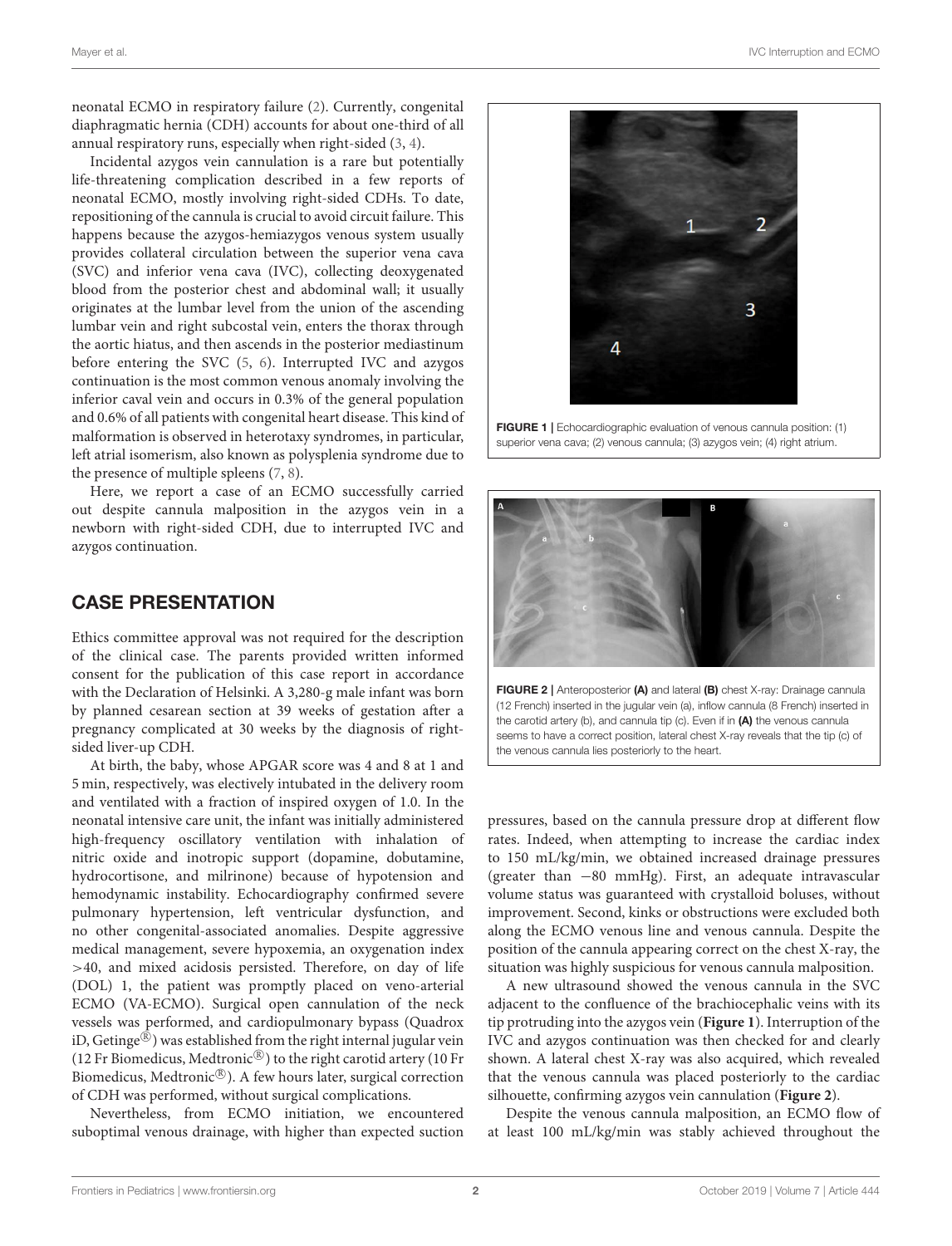<span id="page-2-0"></span>TABLE 1 | Main respiratory and hemodynamic settings before, during, and after veno-arterial extracorporeal membrane oxygenation (ECMO).

| <b>ECMO</b> day                                     | 0                  | 1                   | $\overline{\mathbf{2}}$ | 3              | 4              | $+1$                |
|-----------------------------------------------------|--------------------|---------------------|-------------------------|----------------|----------------|---------------------|
| HR, bpm, mean (range)                               | 140 (130-150)      | 151 (123-174)       |                         |                |                | 126 (121-129)       |
| Pre-ductal SpO <sub>2</sub> , %, mean (range)       | 82 (82-82)         | 95 (92-97)          |                         |                |                | 95 (93-97)          |
| Post-ductal SpO <sub>2</sub> , %, mean (range)      | <b>NA</b>          | 96 (92-99)          |                         |                |                | <b>NA</b>           |
| AP, mmHg, mean (range)                              | 40 (35-45)         | $58(41 - 71)$       |                         |                |                | 57 (50-69)          |
| SvO <sub>2</sub> , mmHg, mean (range)               | <b>NA</b>          | 84 (70-93)          |                         |                |                | <b>NA</b>           |
| $pH$ (mean $\pm$ SD)                                | 7.22 $(\pm 0.13)$  | 7.39 (±0.06)        |                         |                |                | 7.46 (±0.05)        |
| $pO2$ , mmHg (mean $\pm$ SD)                        | 36.45 (±0.78)      | 50.35 $(\pm 10.38)$ |                         |                |                | 67.53 $(\pm 2.26)$  |
| $pCO2$ , mmHg (mean $\pm$ SD)                       | 61.3 $(\pm 18.38)$ | 46.22 (±8.06)       |                         |                |                | 41.37 (±5.02)       |
| Lactate, mmol/l (mean $\pm$ SD)                     | 1.3 ( $\pm$ 0.28)  | 1.69 $(\pm 0.23)$   |                         |                |                | $0.93 \ (\pm 0.12)$ |
| BE, mmol/l (mean $\pm$ SD)                          | $-2.65 (\pm 1.91)$ | $2.76 (\pm 1.62)$   |                         |                |                | 7.53 $(\pm 1.50)$   |
| Temperature, $\degree$ C (mean $\pm$ SD)            | $36 (\pm 1.34)$    | 36.7 (±0.12)        |                         |                |                | 36.4 (±0.36)        |
| Cerebral rSO <sub>2</sub> left, %, mean (range)     | <b>NA</b>          | 80.00 (75-87)       |                         |                |                | <b>NA</b>           |
| Cerebral rSO <sub>2</sub> right, %, mean (range)    | <b>NA</b>          | 78.25 (69-84)       |                         |                |                | <b>NA</b>           |
| PFHb, mg/dl                                         | <b>NA</b>          | 34.5                | 23.7                    | 26.9           | 17.8           | <b>NA</b>           |
| <b>RESPIRATORY SETTINGS</b>                         |                    |                     |                         |                |                |                     |
| Mode                                                | <b>HFO</b>         | PC/AC               | PC/AC                   | PC/AC          | PC/AC          | PC/AC               |
| FiO <sub>2</sub>                                    | $\mathbf{1}$       | 0.4                 | 0.37                    | 0.32           | 0.30           | 0.33                |
| PIP, $cmH2O$                                        | <b>NA</b>          | 25                  | 25                      | 27             | 25             | 30                  |
| PEEP, cmH <sub>2</sub> O                            | <b>NA</b>          | $7 - 9$             | $\overline{7}$          | $\overline{7}$ | 6.5            | 6                   |
| Paw, cmH <sub>2</sub> O                             | 15.5               | 11                  | 10.6                    | 11.7           | 10.5           | 12.3                |
| RR/Hz                                               | $\hbox{9}$         | 25                  | 52                      | 49             | 45             | 35                  |
| Vt (ml/kg)                                          | <b>NA</b>          | 1.9                 | 2.8                     | 3.0            | 3.6            | 4.7                 |
| $\overline{O}$                                      | 42                 | <b>NA</b>           | <b>NA</b>               | <b>NA</b>      | <b>NA</b>      | $<$ 5               |
| Surfactant BAL                                      |                    | Χ                   |                         |                |                |                     |
| <b>CIRCULATORY SETTINGS</b>                         |                    |                     |                         |                |                |                     |
| CI (ml/kg/min)                                      | <b>NA</b>          | 98                  | 103                     | 106            | 80             | <b>NA</b>           |
| LPM pre-UF                                          | <b>NA</b>          | 0.58                | 0.56                    | 0.55           | 0.42           | <b>NA</b>           |
| LPM post-UF                                         | <b>NA</b>          | 0.39                | 0.34                    | 0.32           | 0.27           | <b>NA</b>           |
| <b>RPM</b>                                          | <b>NA</b>          | 2,353               | 2,237                   | 2,236          | 1,828          | <b>NA</b>           |
| FiO <sub>2</sub>                                    | <b>NA</b>          | 0.4                 | 0.37                    | 0.26           | 0.21           | <b>NA</b>           |
| Sweep gas, I/min                                    | <b>NA</b>          | 0.15                | 0.13                    | 0.10           | 0.10           | <b>NA</b>           |
| P ven, mmHg                                         | <b>NA</b>          | $-2$                | $-3$                    | $\overline{c}$ | 0              | <b>NA</b>           |
| P int, mmHg                                         | <b>NA</b>          | 152                 | 129                     | 136            | 107            | <b>NA</b>           |
| P art, mmHg                                         | <b>NA</b>          | 145                 | 124                     | 134            | 126            | <b>NA</b>           |
| Delta P, mmHq                                       | <b>NA</b>          | $\overline{7}$      | 3                       | $\mathbf{2}$   | $\overline{c}$ | <b>NA</b>           |
| Dopamine (mcg/kg/min)                               | 7.5                | 10                  | 10                      | 10             | 2.5            | Stop                |
|                                                     |                    |                     |                         |                |                |                     |
| Dobutamine (mcg/kg/min)<br>Hydrocortisone (mg/kg/h) | 5<br>0.1           | 5<br>0.3            | 7.5                     | 5<br>0.3       | 2.5<br>0.3     | Stop<br>$0.3\,$     |
|                                                     | 0.75               | 0.75                | $0.3\,$<br>0.75         | 0.75           | 0.75           | 0.75                |
| Milrinone (mcg/kg/min)<br><b>FLUID MANAGEMENT</b>   |                    |                     |                         |                |                |                     |
|                                                     |                    |                     |                         |                |                |                     |
| Fluid overload (%)                                  | $\sf NA$           | $+2.2$              | $-0.21$                 | $-1.5$         | $-1.5$         | $-1.5$              |
| Weight (g)                                          | 3,280              | NA                  | $\sf NA$                | <b>NA</b>      | <b>NA</b>      | 3,400               |
| Urine output (cc/kg/h)                              | 2.8                | 4.9                 | $6.0\,$                 | 7.5            | 4.4            | 6.1                 |
| Ultrafiltration                                     | $\sf NA$           | Off                 | On                      | Off            | On             | <b>NA</b>           |
| Furosemide (mg/kg/24h)                              | No                 | 1.5                 | No                      | 1              | 1              | 1                   |
| Albumine (g/kg/24h)                                 | No                 | No                  | $\overline{c}$          | $\mathbf{2}$   | <b>No</b>      | No                  |

Trend of vital parameters, gas analysis main values, respiratory, and circulatory settings before ECMO (0), during ECMO (days 1–4), and after ECMO discontinuation (day +1). ECMO, extracorporeal membrane oxygenation; SD, standard deviation; HR, heart rate; SpO<sub>2</sub>, peripheral arterial oxygen saturation; AP, arterial pressure; SvO<sub>2</sub>, central venous oxygen saturation; BE, base excess; PFHb, plasma free hemoglobin; rSO<sub>2</sub>, regional oxygen saturation; pO<sub>2</sub>, partial pressure of oxygen; pCO<sub>2</sub>, partial pressure of carbon dioxide; FiO<sub>2</sub>, fraction of inspired oxygen; PC/AC, pressure controlled/assisted controlled; HFO, high frequency oscillatory ventilation; PIP, peak pressure; PEEP, positive end-expiratory pressure; Paw, mean airway pressure; RR, respiratory rate; Hz, hertz; Vt, tidal volume; OI, Oxygenation index; BAL, bronchoalveolar lavage; CI, cardiac index; LPM, liters per minute; UF, ultrafiltration; RPM, revolutions per minute; Fluid overload (%) = [(fluids IN-fluids OUT)/entry weight]  $\times$  100; h, hours.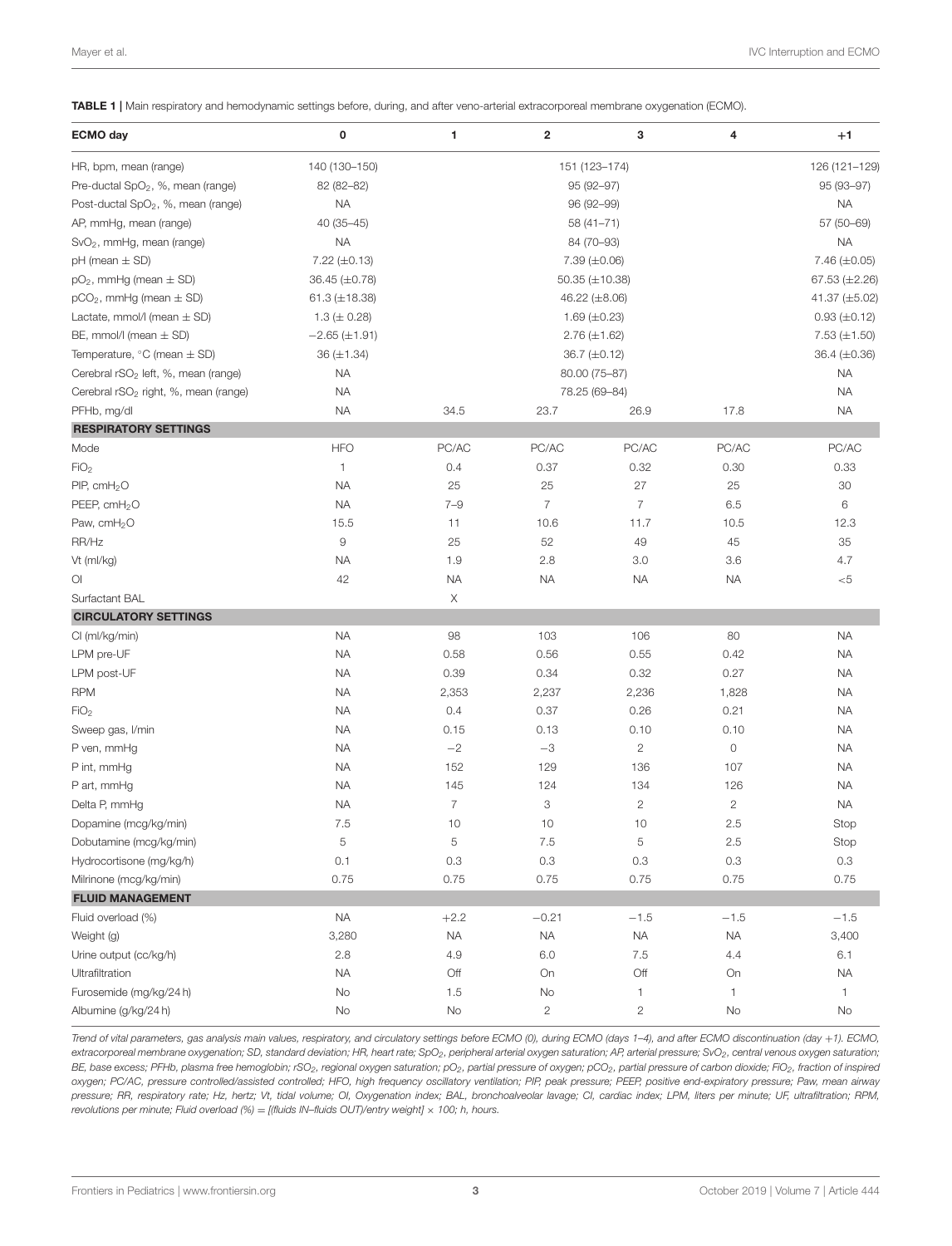

<span id="page-3-0"></span>FIGURE 3 | Echocardiography (2D and color Doppler, A, B, respectively) subcostal view, showing the ascending of azygos vein in the posterior mediastinum before entering in the superior vena cava. AZ, Azygos vein; RA, right atrium; SVC, superior vena cava.



<span id="page-3-1"></span>FIGURE 4 | 3D-volume rendering reconstructions of Computed Tomography Angiography (CTA) in anterior view (A) and posterior view (B): demonstrating interrupted inferior vena cava with azygos continuation (arrows).

ECMO course, and the patient remained clinically stable without requiring an increase in extracorporeal support. Moreover, hemolysis markers never reached critical levels, and the plasma free hemoglobin (PFHb) level decreased during the procedure from a maximum of 34.5–17.8 mg/dL. For these reasons, no action was deemed necessary, and the venous cannula was left in the azygos vein (**[Table 1](#page-2-0)**). Serial cerebral ultrasound examinations were performed, and no cerebral bleeding was noted. On DOL 5, once the weaning trial was well-tolerated, the patient was successfully decannulated. New echocardiography was repeated with confirmation of interruption of the IVC and azygos continuation (**[Figure 3](#page-3-0)**). On DOL 16, the infant was extubated and placed on non-invasive respiratory support. Computed tomography angiography confirmed the diagnosis of interrupted IVC and azygos continuation as an isolated anomaly

(**[Figure 4](#page-3-1)**). Brain magnetic resonance imaging excluded focal parenchymal lesions secondary to the ECMO procedure. The patient was finally discharged from the hospital with high-flow nasal cannulae at 2 months of age.

# **DISCUSSION**

Azygos vein cannulation is a rare occurrence during the ECMO procedure. To the best of our knowledge, only a few neonatal cases have been previously described in the literature [\(7–](#page-5-0)[11\)](#page-5-2). Fisher et al. described two patients with right-sided CDH [\(9\)](#page-5-3). In right-sided CDH, erroneous azygos vein cannulation can occur because of geometrical anomalies caused by right-sided CDH itself [\(9\)](#page-5-3). Liver herniation in the right hemithorax causes IVC compression and subsequent azygos dilatation [\(9\)](#page-5-3).

Moreover, a leftward mediastinal shift caused by right-sided lung hypoplasia alters the angle at the junction between the SVC and azygos vein, which becomes obtuse [\(9\)](#page-5-3). All these anatomical modifications explain why patients with right-sided CDH can be more prone to azygos vein cannulation while being placed on ECMO [\(9\)](#page-5-3). Interestingly, in both cases described by Fisher et al., the malposition of the venous cannula caused failure of ECMO support because of low blood flow. As the cannula position is a major determinant of the adequacy of ECMO, attempts to adjust venous cannula placement in the right atrium were required [\(9\)](#page-5-3). Choi et al. described a similar case of azygos vein cannulation in a newborn with right-sided CDH in 2016; as previously described, repositioning of the cannula was needed to achieve adequate ECMO flow [\(10\)](#page-5-4).

On the other hand, Byrnes et al. described a case of accidental azygos vein cannulation in a neonate with prenatal closure of the ductus arteriosus [\(11\)](#page-5-2). This newborn presented with severe persistent pulmonary hypertension unresponsive to maximal medical therapy, mandating placement on VA-ECMO [\(11\)](#page-5-2). Prenatal closure of the ductus arteriosus causes in-utero development of pulmonary hypertension, which leads to ventricular hypertrophy and right chamber dilation with progressive cardiac failure and fetal hydrops in the most severe cases [\(11\)](#page-5-2). This condition, therefore, produces azygos vein dilation secondary to an elevation in SVC pressure, which in turn can facilitate azygos vein cannulation [\(11\)](#page-5-2). Here again, venous cannula misplacement affected proper functioning of the ECMO circuit, dramatically limiting venous drainage, and ECMO flow to low levels. In this particular case, manipulation of the venous cannula was insufficient to restore adequate ECMO support, and replacement of the cannula over a guide wire was necessary [\(11\)](#page-5-2).

Finally, in 2018, Runkel et al. reported a case of azygos vein cannulation in a neonate with persistent pulmonary hypertension that was promptly recognized and corrected by echocardiography during the cannulation procedure, avoiding subsequent reintervention [\(12\)](#page-5-5).

When attempts to reposition the cannula are unsuccessful, conversion to central cannulation must be planned urgently, as described by Nosavan et al. [\(13\)](#page-5-6).

In our case as well, peculiar anatomical and physiological features of right-sided CDH played a critical role in causing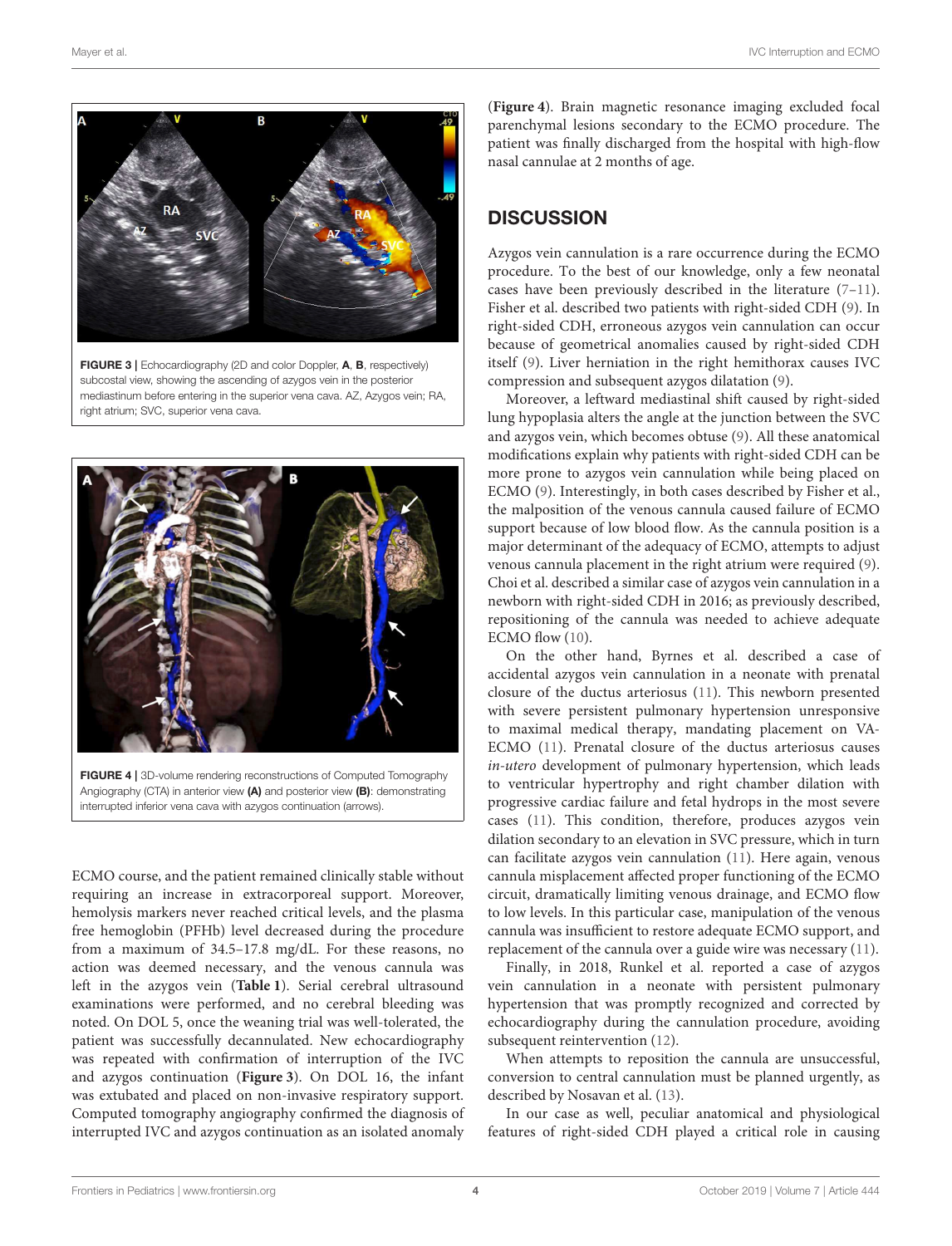unintended azygos vein cannulation, but in this specific situation, with interruption of the IVC leading the whole lower systemic venous to return to the azygos vein itself, it allowed for good functioning of the circuit rather than representing a complication [\(9,](#page-5-3) [11\)](#page-5-2). This is even more important if we consider that we could not choose or plan azygos cannulation because important displacement and compression of vascular structures by abdominal organs allowed the diagnosis to be made only postoperatively. Despite the greater length, course, and slightly smaller size of the azygos vein, compared to the IVC, we could still obtain adequate venous drainage and ECMO support, which was maintained between 90 and 120 mL/kg/min throughout the run, allowing for sufficient venous drainage. As evidence of this, the PFHb level never indicated the presence of critical hemolysis and decreased over time. Hemolysis is an intrinsic feature of all extracorporeal circuits and can be secondary to high negative pressure, clots within the circuit, or excessive pump speed [\(14,](#page-5-7) [15\)](#page-5-8). In the adult, PFHb levels >50 mg/dL assessed 24 h post-ECMO initiation is considered an independent predictor of mortality [\(16\)](#page-5-9). Recently, hemolysis has been associated with a ten-fold increase in mortality in pediatric patients with PFHb levels >30 mg/dL [\(17\)](#page-5-10), while previously a six-fold increase in mortality was observed with PFHb levels >100 mg/dL in another pediatric cohort [\(18\)](#page-5-11). In contrast, Dalton et al. did not identify an association between hemolysis and mortality, even if they reported higher PFHb values to contribute to renal failure [\(19\)](#page-5-12).

Regarding the cannula position, chest X-ray is conventionally used to assess the adequacy of ECMO cannula placement through evaluation of the cannula tip, which is radiopaque.

Nevertheless, anteroposterior chest X-ray is often insufficient and can be misleading. In cases of azygos vein cannulation, lateral chest X-ray can be a valuable diagnostic tool, as it reveals the tip of the cannula lying posteriorly to the heart [\(9,](#page-5-3) [10\)](#page-5-4). However, it is non-contributory in other kinds of cannula misplacement (i.e., coronary sinus cannulation).

In this specific case, lateral chest X-ray and two-dimensional echocardiography were superior in assessing correct cannula placement and can be used to confirm cannula position before the neck wound closure, in order to avoid subsequent cervical re-exploration for cannula manipulation or replacement [\(20\)](#page-5-13).

Moreover, cannulation under echocardiographic guidance may prevent other kinds of complications, for instance, blood vessel perforation. In CDH, perforation of the SVC has been described as a possible complication due to the mediastinal shift that occurs in this situation, which exposes the SVC to a higher risk of trauma [\(21\)](#page-5-14).

## **REFERENCES**

- <span id="page-4-0"></span>1. Mahmood B, Newton D, Pallotto EK. Current trends in neonatal ECMO. Semin Perinatol. (2018) 42:80–8. doi: [10.1053/j.semperi.2017.12.003](https://doi.org/10.1053/j.semperi.2017.12.003)
- <span id="page-4-1"></span>2. ELSO. ELSO Registry Report. International summary. ELSO (2019).
- <span id="page-4-2"></span>3. Nasr VG, Raman L, Barbaro RP, Guner Y, Tonna J, Ramanathan K, et al. Highlights from the extracorporeal life support organization registry: 2006-2017. ASAIO J[. \(2019\) 65:537–44. doi: 10.1097/MAT.00000000000](https://doi.org/10.1097/MAT.0000000000000863) 00863

## **CONCLUSION**

In conclusion, every condition leading to elevation in SVC pressure and azygos vein dilation can cause its incidental cannulation when initiating ECMO support, particularly in patients with CDH and pulmonary hypertension, in whom this complication should always be considered depending on their peculiar physiology. In the presence of interrupted IVC and azygos continuation, ECMO is feasible despite cannulation of the azygos vein.

Intraoperative transthoracic echocardiography performed under sterile conditions during the cannulation procedure remains the cornerstone to prevent, identify, and correct cannula displacement. However, the decision to leave the cannula in an imperfect position may be the wisest if venous drainage remains adequate despite the malposition.

## DATA AVAILABILITY STATEMENT

The datasets generated for this study are available on request to the corresponding author.

# ETHICS STATEMENT

Ethical review and approval was not required for the study on human participants in accordance with the local legislation and institutional requirements. Written informed consent to participate in this study was provided by the participants' legal guardian/next of kin.

# AUTHOR CONTRIBUTIONS

AM, GC, GR, FS, AC, LM, and FMo contributed conception and design of the manuscript. VP, GS, and FMa collected the data retrospectively. AM, GR, FS, and GC wrote the first draft of the manuscript. All authors contributed to manuscript critical revision, read and approved the submitted version.

## ACKNOWLEDGMENTS

The authors would like to thank all the Neonatal ECMO Team Mangiagalli of the Fondazione IRCCS Ca' Granda Ospedale Maggiore Policlinico: nurses and neonatologists of the NICU, surgeons of the Department of Pediatric Surgery, anesthesiologists of the Pediatric Anesthesiology and Intensive Care Unit, nurses of the operating room.

- <span id="page-4-3"></span>4. Burgos CM, Frenckner B, Luco M, Harting MT, Lally PA, Lally KP, et al. Right versus left congenital diaphragmatic hernia–what's the difference? J. Pediatr Surg. (2018) 53:113–7. doi: [10.1016/j.jpedsurg.2017.10.027](https://doi.org/10.1016/j.jpedsurg.2017.10.027)
- <span id="page-4-4"></span>5. Piciucchi S, Barone D, Sanna S, Dubini A, Goodman LR, Oboldi D, et al. The azygos vein pathway: an overview from anatomical variations to pathological changes. Insights Imaging. (2014) 5:619–28. doi: [10.1007/s13244-014-0351-3](https://doi.org/10.1007/s13244-014-0351-3)
- <span id="page-4-5"></span>6. Shin MS, Ho KJ. Clinical significance of azygos vein enlargement: radiographic recognition and etiologic analysis. Clin Imaging. (1999) 23:236– 41. doi: [10.1016/S0899-7071\(99\)00141-2](https://doi.org/10.1016/S0899-7071(99)00141-2)